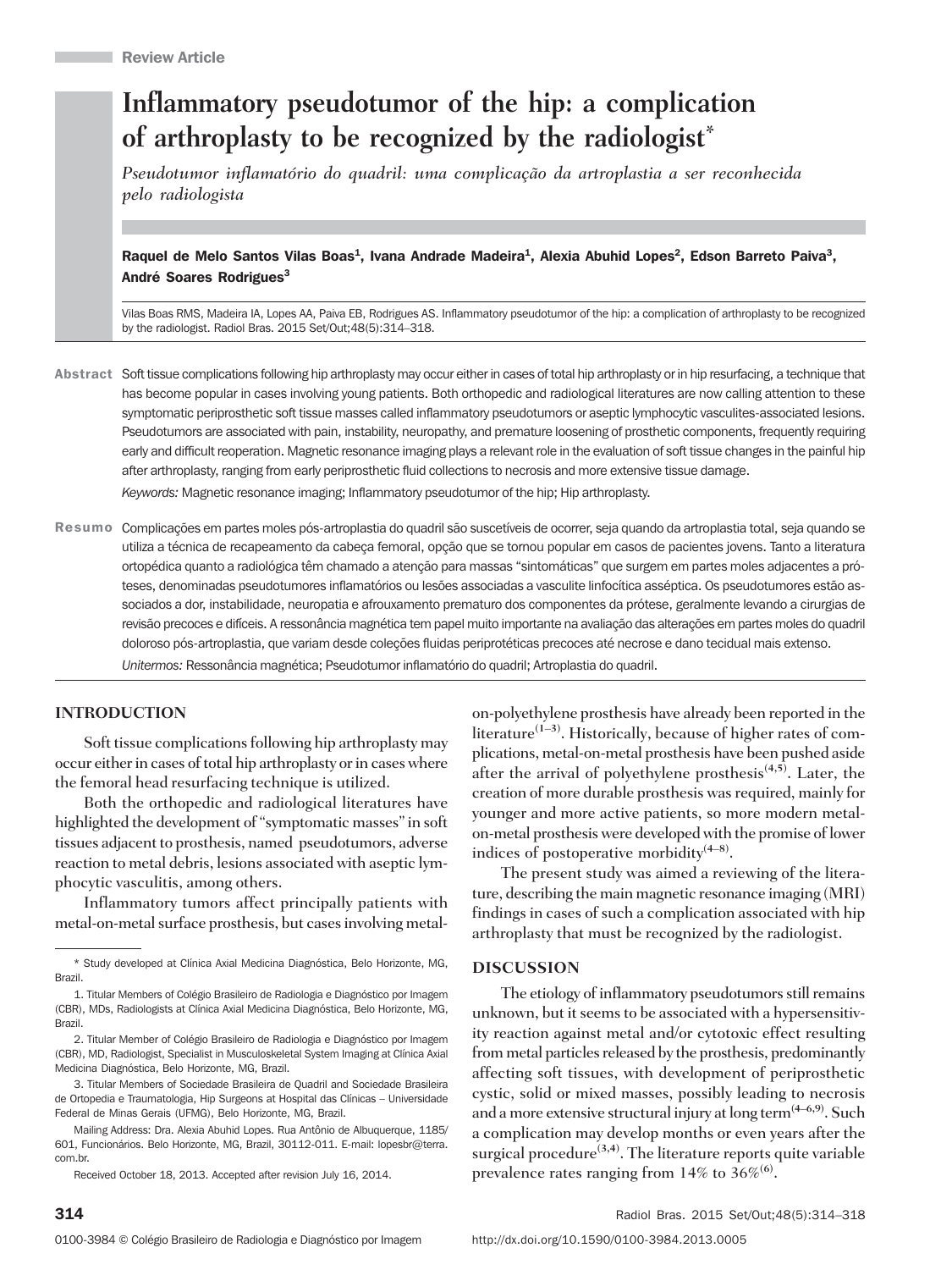The symptoms are nonspecific and are not always present, including pain, joint instability, presence of a palpable mass, and association with adjacent neurovascular structures compromise<sup>(7)</sup>. There are reports on increased levels of chromium and cobalt in the blood, urine and joint fluid, but this finding does not define the diagnosis and is not observed in all the cases $(4,7,9-11)$ .

Main risk factors reported in the literature include: female sex, young age (due to the greater prosthesis overload resulting from more intense activity); malpositioning of the prosthesis; and a reduced diameter of the femoral compo $nent^{(4,5,9,10)}$ .

Main differential diagnoses to be considered include infection and neoplasm. C-reactive protein and erythrocyte sedimentation rate tests are useful to rule out the presence of infection(9). At histology, the absence of neoplastic cells rules out neoplasia.

Histological findings include necrosis and dense perivascular lymphocytic infiltration into the surrounding viable tissue. The presence of metal particles is generally scarce, but such particles may be found within the macrophages<sup>(4,6,8,9)</sup>.

#### Diagnostic evaluation

A series of recent studies published in Brazil have highlighted the relevance of imaging methods in the assessment of the musculoskeletal system $(12-24)$ .

Plain radiography remains as the method of choice to assess the alignment and conditions of the prosthesis components, as well as the most commonly found complications such as osteolysis, fractures, heterotopic ossification, and prosthesis loosening<sup> $(4-7)$ </sup>.

Ultrasonography is useful in the evaluation of fluid collections and masses, but is limited in cases of larger lesions or those located in deep planes<sup> $(4,5,7,8)$ </sup>.

Computed tomography can detect large collections, but it is more frequently utilized complementarily with plain radiography to assess bone complications (osteolysis) and prosthesis positioning. The main limitations of this method in-

clude low contrast between soft tissues, which makes the identification of periprosthetic collections more difficult, and artifacts, that may be minimized with the use of multidetector apparatuses $(4,5,7)$ .

MRI has given a great contribution in the diagnosis of soft tissues complications, particularly in cases of pseudotumors, with the use of sequences which minimize magnetic susceptibility artifacts in 1.5 tesla apparatuses. At MRI, a pseudotumor appears like a collection, but sometimes it may appear like a solid mass in periprosthetic soft tissues  $(4-7,9)$ . The collection signal intensity is variable at T1-weighted sequences, most of times presenting a signal similar to the bladder contents suggestive of transudate<sup>(9)</sup>, or even a higher signal intensity than the one from the muscle, which is more specific, suggestive of complex exudate $(9)$ . The signal intensity is also variable at T2- and PD-weighted sequences, generally hyperintense as compared with the muscle, and may be either homogeneous or heterogeneous (Figures 1 and 2). The hypointense content observed at those sequences may be related to the presence of necrosis or metal deposition<sup> $(4-6,9)$ </sup>. Such sequences, together with STIR imaging, can better detect debris (Figure 2) and fluid-fluid level, as well as evaluate the capsule that is generally hypointense, either thin or thick, smooth or irregular (Figures 2 and 3). The solid mass is generally hypointense at T1- and T2-weighted sequences. Intravenous contrast injection is not required for the diagnosis, but in cases where it is used, peripheral uptake may be observed only in the lesion capsule (Figures 3 and  $4^{(5,6,9)}$ .

The location is very characteristic, always adjacent to the prosthesis and to the joint (Figures 1, 2 and 3), generally related to the surgical route, so it is important to search for the area adjacent to the joint, which sometimes is difficult to identify (Figure 2)<sup>(9)</sup>.

A pseudotumor may extend toward adjacent compartments, namely, gluteal, adductor, quadricipital, peritrochanteric, anterior (proximal to the iliopsoas), posterior (ischiotibial) and subcutaneous compartments, through the deep fascia $^{(6,9)}$ .



Figure 1. A: Axial, T1-weighted section demonstrating anterior collections adjacent to the joint (arrow), with hyperintense contents as compared with the bladder. B: Axial STIR section demonstrating heterogeneous collection with foci of hyposignal (arrow).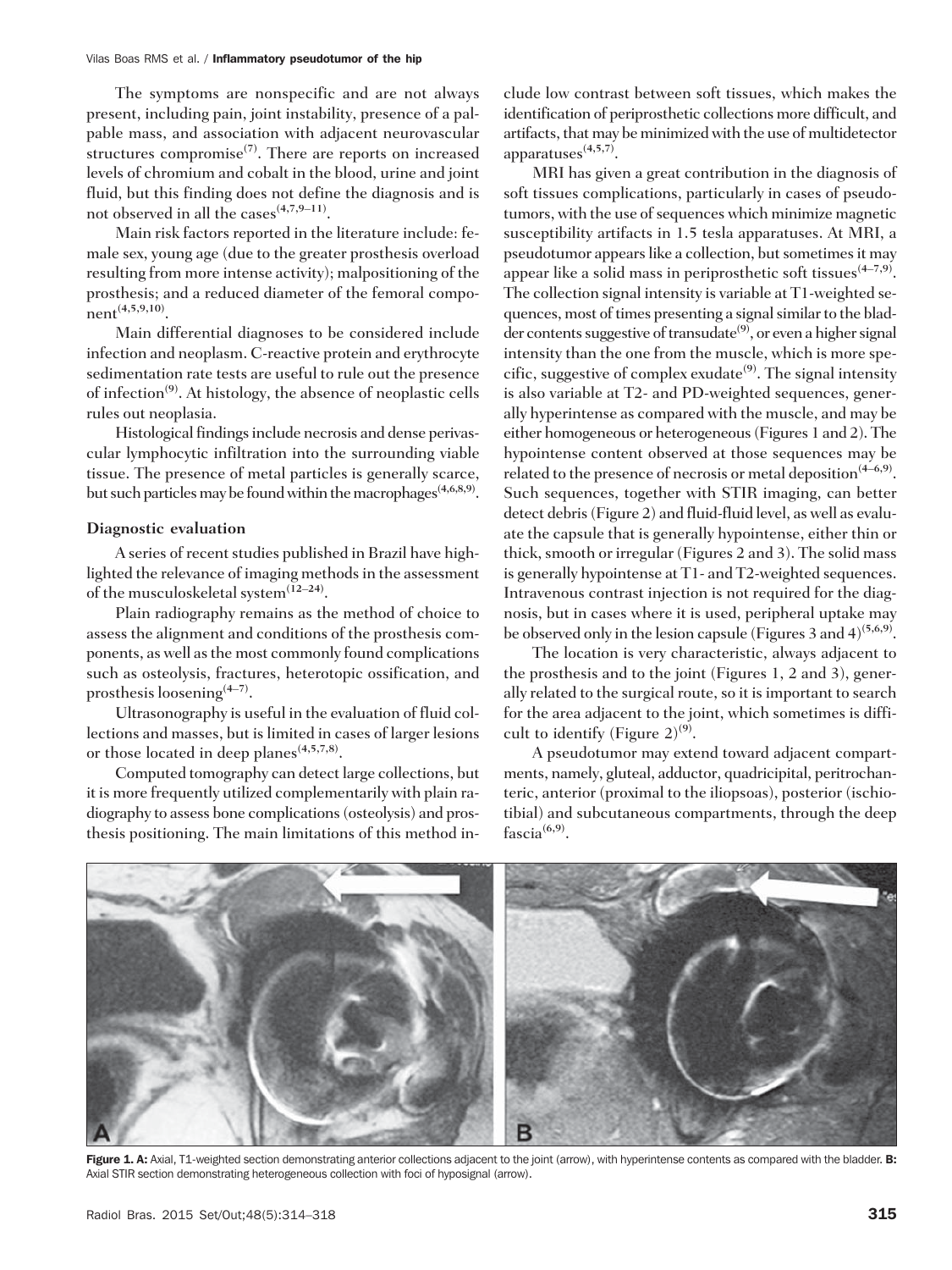

Figure 2. A: Coronal T1-weighted section showing the presence of a predominantly hyperintense collection (arrow) as compared with the bladder contents. B: Coronal STIR section demonstrating the presence of a predominantly hyperintense collection with a thin, smooth and hypointense capsule adjacent to thr prosthesis (asterisk). C,D: Axial, T1- and PD-weighted images showing an anterior collection (thin arrows). Compare the collection signal intensity with the bladder at the different sequences (asterisks). There is a small collection on the posterior aspect of the coxofemoral joint, with signal intensity similar to the anterior collection that should not be missed (gross arrows).



Figure 3. A,B: Sagittal sections showing posterior heterogeneous, predominalty hyperintense collection, with a thick and irregular capsule, extending toward the gluteal compartment. Observe the proximity with the joint (arrows). On the precontrast (C) and postcontrast (D) sagittal T1-weighted sections, observe posterior, collection isointense to the muscle with peripheral contrast uptake.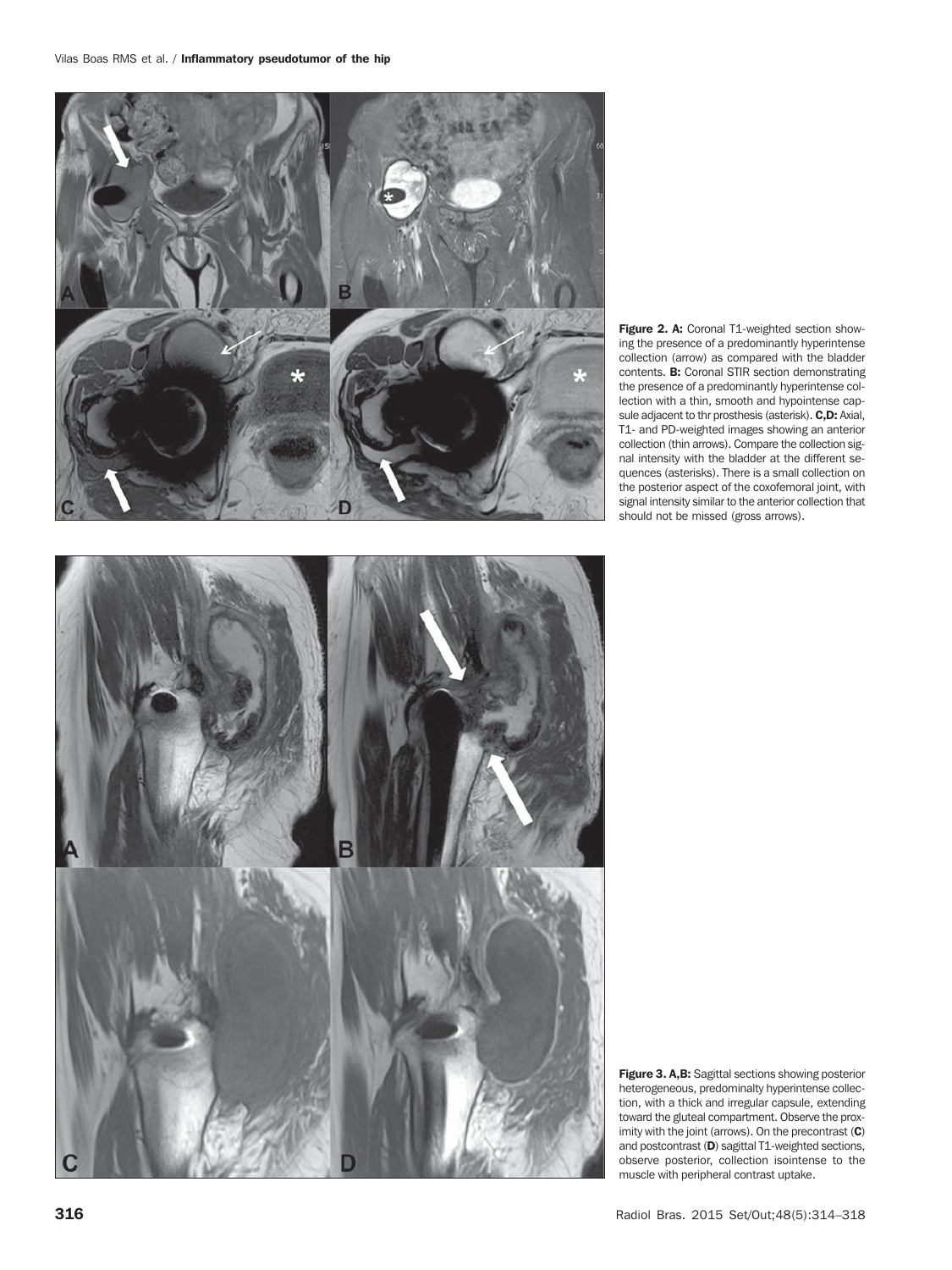

Figure 4. A: Coronal T1-weighted section showing the presence of a colleciton in the lateral aspect of the thigh, isointense to the muscle (arrows). B: Coronal STIR section showing hyperintense collection associated with edema on the thigh muscle (arrows). C: Sagittal STIR section showing hyperintense collection with a hypointense capsule in the anterolateral aspect of the thigh. D,E: Axial, T1-weighted sections acquired before and after intravenous contrast injection, showing the presence of a collection isointense to the muscle, with contrast uptake by the capsule (thin arrow) and by the muscle (gross arrow), the latter inferring the presence of muscle edema/myositis.

The presence of associated myotendinous alterations should be reported to aid the orthopedist in a possible surgical reapproach, and includes tendinous avulsion, muscle edema resulting from early myositis (Figure 4), and muscle atrophy resulting from the surgery and lack of activity<sup>(4,6,8,9)</sup>.

Regional lymphadenopathy may be observed as a direct toxic effect of metal ions<sup>(6)</sup>. The involvement of adjacent neurovascular structures should also be carefully assessed since it migh result in neuropathy, stasis and/or thrombosis<sup>(4,6,8)</sup>.

### **CONCLUSION**

MRI is considered to be the main method for assessing soft tissues after hip arthroplasty, in spite of metal artifacts that can be minimized with the use of "large bandwidth" techniques increasingly better in terms of quality versus signalnoise rate.

The recognition of inflammatory pseudotumor by the radiologist becomes relevant considering the increasing number of surgical procedures and consequential postoperative complications.

#### **REFERENCES**

- 1. Walsh AJ, Nikolaou VS, Antoniou J. Inflammatory pseudotumor complicating metal-on-highly cross-linked polyethylene total hip arthroplasty. J Arthroplasty. 2012;27:324.e5–8.
- 2. Mao X, Tay GH, Godbolt DB, et al. Pseudotumor in a well-fixed metal-on-polyethylene uncemented hip arthroplasty. J Arthroplasty. 2012;27:493.e13–7.
- 3. Murgatroyd SE. Pseudotumor presenting as a pelvic mass: a complication of eccentric wear of a metal on polyethylene hip arthroplasty. J Arthroplasty. 2012;27:820.e1–4.
- 4. Bestic JM, Berquist TH. Current concepts in hip arthroplasty imaging: metal-on-metal prostheses, their complications, and imaging strategies. Semin Roentgenol. 2013;48:178–86.
- 5. Ostlere S. How to image metal-on-metal prostheses and their complications. AJR Am J Roentgenol. 2011;197:558–67.
- 6. Yanny S, Cahir JG, Barker T, et al. MRI of aseptic lymphocytic vasculites-associated lesions in metal-on-metal hip replacements. AJR Am J Roentgenol. 2012;198:1394–402.